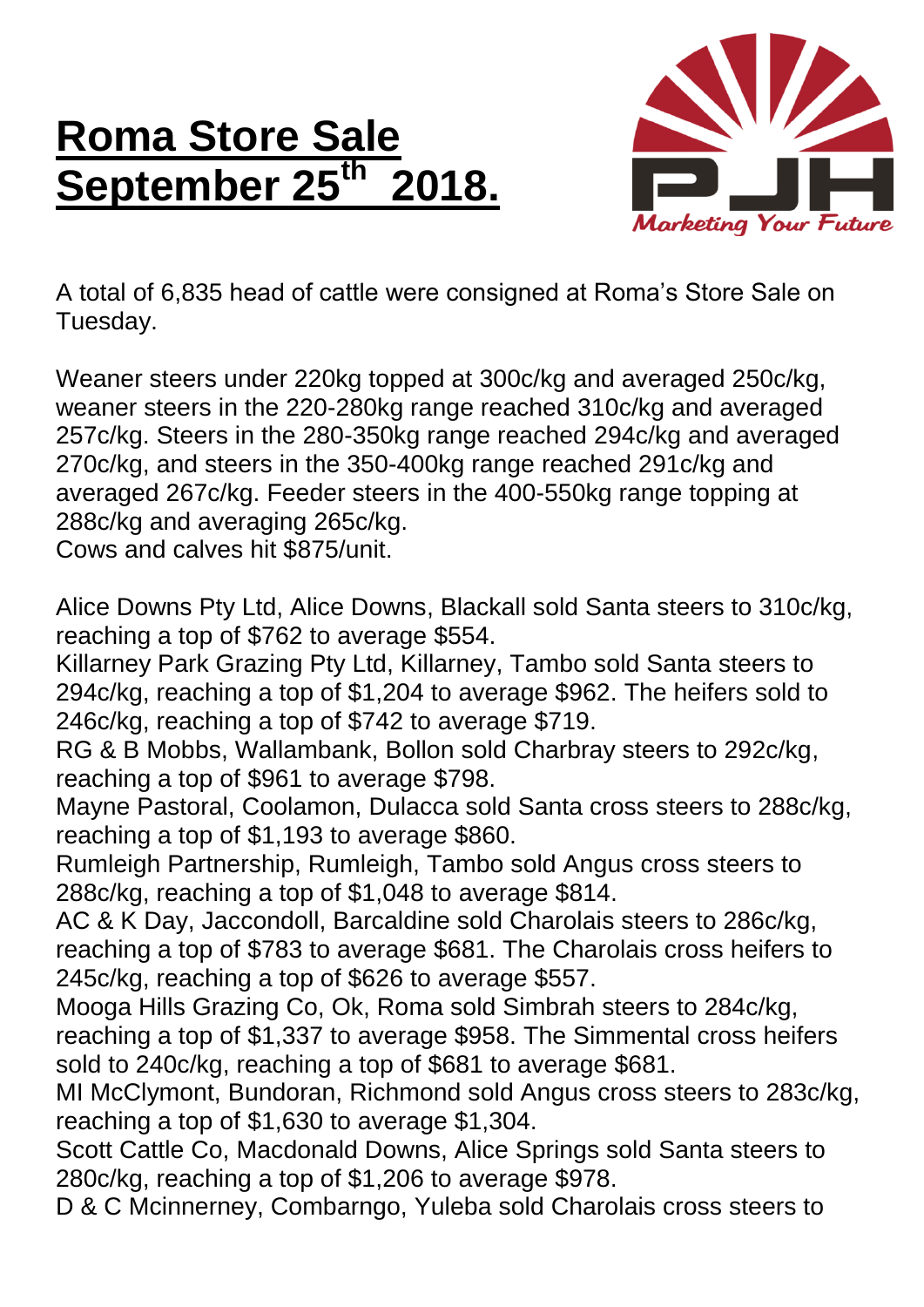278c/kg, reaching a top of \$1,436 to average \$1,170. The Brahman heifers sold to 252c/kg, reaching a top of \$1,050 to average \$1,004. Elrose Family Trust, Elrose Station, Boulia sold Charbray steers to 278c/kg, reaching a top of \$1,245 to average \$811.

GS & CJ White, Marionvale, Surat sold Charolais cross steers to 275c/kg, reaching a top of \$1,087 to average \$1,087.

JD & TJ Bell, The Lagoons, Yuleba sold Santa cross steers to 275c/kg, reaching a top of \$1,165 to average \$1,165. The Santa cross heifers sold to 255c/kg, reaching a top of \$877 to average \$877.

M & NE McKay, Macwood, St George sold Santa cross steers to 268c/kg, reaching a top of \$785 to average \$754.

Heifers under 220kg topped at 226c/kg and averaged 192c/kg, while heifers in the 220 – 280kg range topped at 247c/kg and averaged 217c/kg. Heifers in the 280-350kg range topped at 255c/kg, averaging 222c/kg. Heifers in the 350-450kg range topped at 258c/kg, averaging 218c/kg.

Sheales Pastoral Co, Marhrigong, Winton sold Santa heifers to 247c/kg, reaching a top of \$776 to average \$643.

BM & ND Bauer, Arlington, Augathella sold Charbray cross heifers to 240c/kg, reaching a top of \$696 to average \$544.

Seawright Investments, Comet Downs, Injune sold Santa cross heifers to 238c/kg, reaching a top of \$740 to average \$710.

BJ & PC Harrison, Bungaringa, Mitchell sold Santa cross heifers to 230c/kg, reaching a top of \$562 to average \$493.

Pendine Past Co, Pendine Station, Barcaldine sold Santa heifers to 226c/kg, reaching a top of \$551 to average \$459.

RW & KE Thorne, Holmleigh, Mitchell sold Santa cross heifers to 204c/kg, reaching a top of \$475 to average \$378.

Cows in the 300-400kg range reached 220c/kg and averaged 146c/kg, while cows in the 400kg-500kg range reached 245c/kg and averaged 198c/kg. Cows over 500kg topped at 253c/kg, averaging 239c/kg.

## *PJH sell 3 rd position next week.*

*Please be aware that all cattle being sold must be accompanied by a National Cattle Health Declaration as well as NVD*